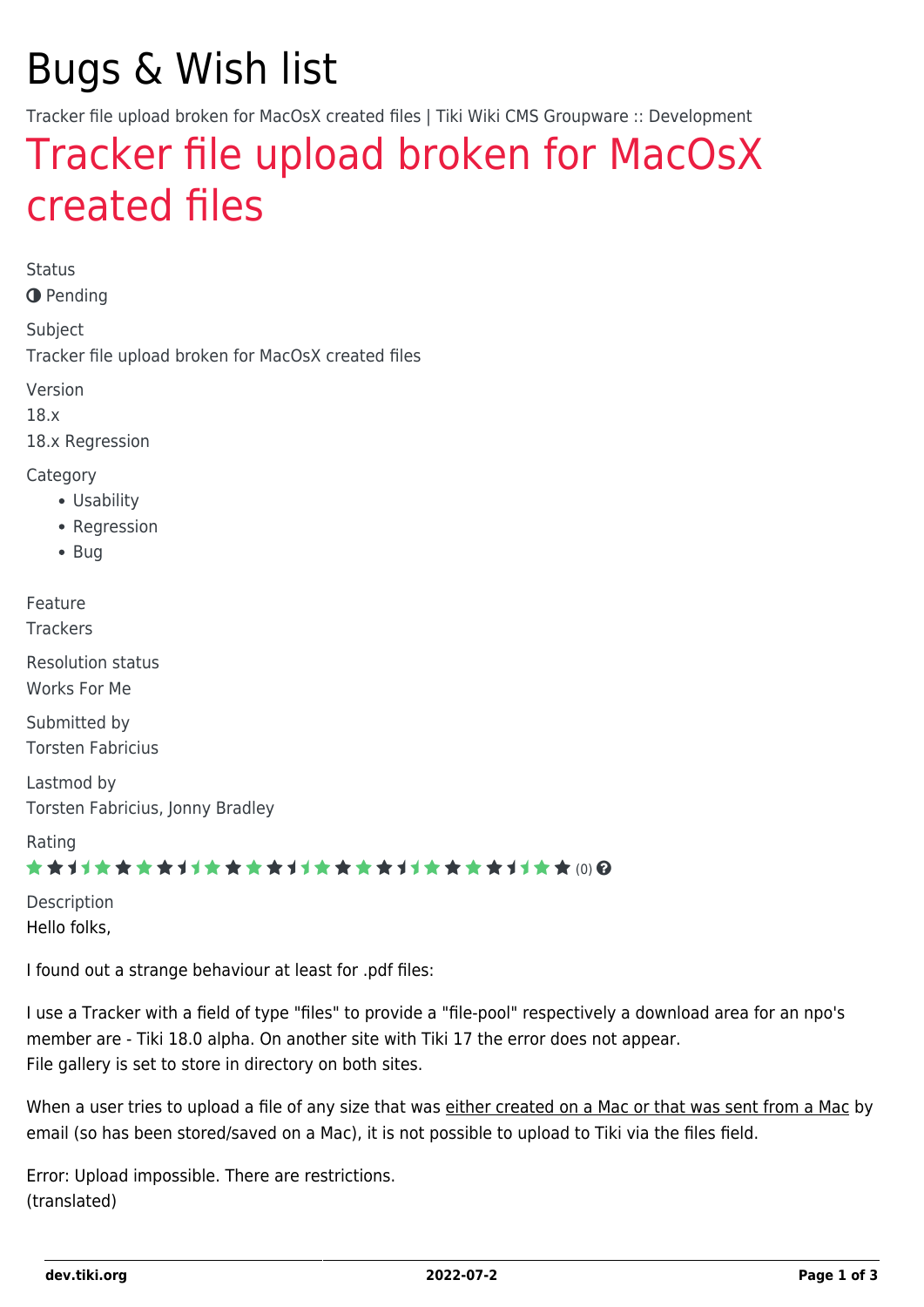The same file can be uploaded via the file gallery - but then it does not appear in the tracker.

jonnyb wrote:

Jonny in IRC at 26 March 2018:

"4:57:20 PM - jonnyb: althugh the error looks like one i exposed recently in 18.x - before when it errored it just removed the tracker item edit modal so you lost all your changes an so i fixed that, but i should not have introduced any new errors - maybe the file is too big, or doesn 't meet the mime type or somthing? check the extension is .pdf etc, maybe it's something like that?"

When I recreate the file (I use Ubuntu 14.04), by importing to a software and save as new file or I split and remerge it with pdfSAM, the newly recreated file can be uploaded via the tracker field files.

It is not enough to simply save a copy from the .pdf viewer, but it must be really created new. pdfSAM is a workaround for multipage files, but not sufficient for a growing amount of files.

As I am stubborn in the npos where I am engaged, that we need OS independend solutions, not excluding for ex Linux users, I cannot expect from Mac users to not being able to use the Tracker field of type files and even not be able to privide files to the teams.

I am wondering why this occurs, cause afaik the main developer of this field type is a Mac user himself -Jonny, right assumtion ;-) ?

Please help or comment.

If no quick fix possible, I'll post a bugreport including this description later on today.

Thx for help and considerations. Torsten

Solution

Can you provide an example of this sort of "Mac" file - i use Mac created files on trackers on trunk and 18.x without any problems

| Importance<br>9                                                                 |
|---------------------------------------------------------------------------------|
| Priority<br>45                                                                  |
| Demonstrate Bug (Tiki 19+)<br>Please demonstrate your bug on show2.tikiwiki.org |
| Version: trunk $\nabla$ Create show2.tikiwiki.org instance                      |
| Ticket ID<br>6610                                                               |
| Created<br>Monday 02 April, 2018 02:14:44 GMT-0000<br>by Torsten Fabricius      |
|                                                                                 |